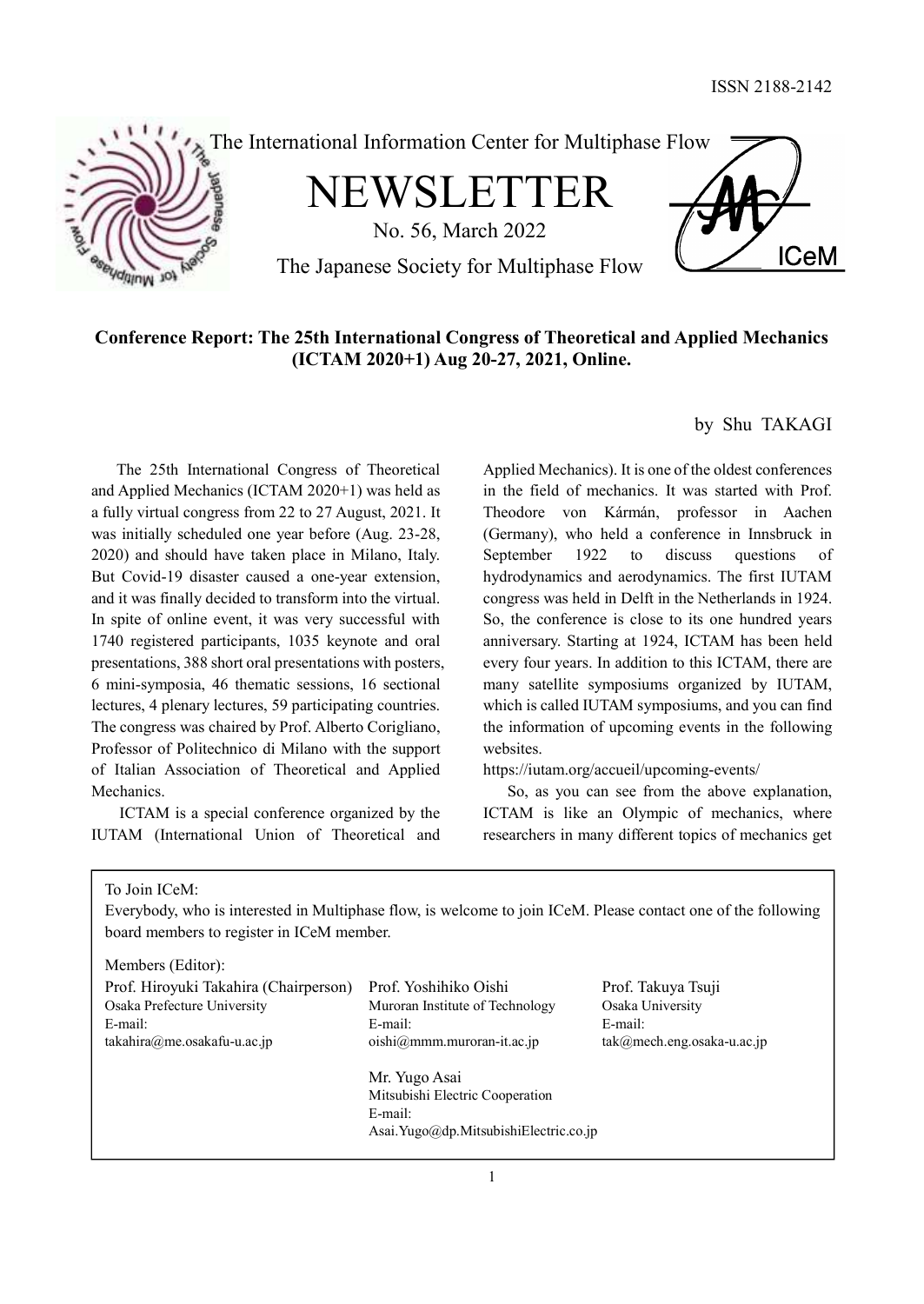together and have fruitful deep discussion in their contents. Here, I will pick up some of the presentations which are related to our multiphase flow society.

 The 25th ICTAM had a Plenary Opening Lecture and a Plenary Closing Lecture. The Opening Lecture was related to solid mechanics (Bioinspired Nanomechanics by Prof. Nicola Maria Pugno, University of Trento). The Closing Lecture is for Fluid Mechanics, (Rheology of Dense Granular Suspension, by Prof. Élisabeth Guazzelli, University of Paris.). The contents are how to model a macroscopic motion of dense granular suspension from microscale modeling of each particle. She explained many different approaches for this problem.

 They have 18 keynote lectures assigned in minisymposia. Prof. Howard Stone (Princeton University) gave the keynote lecture with the title of "Particle motion nearby rough surfaces". In this talk, mobility of a spherical particle was described as a function of roughness and surface shape. It was very interesting to see how the randomness of the surfaces appears in the trajectory of the particle. It was emphasized that the feature of surface roughness amplifies the in-plane and perpendicular motions. The analysis can be utilized to understand the behaviors of microswimmers near corrugated walls.

I was also very much impressed by the keynote lecture by Prof. Genta Kawahara (Osaka University). The talk was related to the invariant solution of the turbulent flows. It is the topic for single phase turbulence and the solutions will not be available to multiphase flow turbulence. But the way of thinking to understand complicated non-linear dynamics inspired me a lot. The series of studies have been conducted with the collaboration of Prof. Uhlmann (Karlsruhe Institute of Technology), who is well known for the large-scale simulation of particulate turbulent flows.

By the way, talking about the turbulent flows, Prize Plenary Lecture of the 2020 Batchelor Prize winner in Fluid Mechanics was given by Prof. Alexander J. Smits (Princeton University) with the title of "Measurements in Wall-Bounded Turbulence". He gave the impressive talk about the extremely careful measurement for turbulence. At the end of his talk, he showed interesting cartoon and explained that the computer simulations are getting more and more important. It was just a support to stand up with two legs of experiments and theory. Then, it became an important third legs which is nearly equivalent contributions. Now it has become the muscle to strength the experiment and theory. The Batchelor Prize is thought to be the most distinguished award in the field of Fluid Mechanics. The first winner was Prof. Haward Stone (2008), the second was Prof. Detlef Lohse (2012), the third was Raymond E. Goldstein, and this time is the fourth and was Prof. A. Smits. Both Prof. Stone and Prof. Lohse have great contribution to the field of multiphase flows. Prof. Goldstein has been working on physical aspects of multicellularity, which contains the topic of collective behaviors of microorganisms. Since this topic is also the topic of dispersed multiphase flows, we can say that three among four topics of Bachelor Prize are related to the multiphase flows. Noted that Prof. Lohse was the plenary lecturer of the ICMF-Yokohama, 2004.

Getting back to the talk in ICTAM, I was also very interested in the talk by Dr. Jacques Magnaudet (CNRS, France), who gave the talk about two bubble interactions rising inline. He discussed the different type of motions called DKE (Drafting-Kissing-Tumbling) and ASE (Asymmetric Side Escape )

For Japanese researchers' talks related to the multiphase flows, Prof. Minori Shirota gave the talk with the title of "Thermally-driven bubble oscillation in an impacting drop." They observed a unique circular subcooled boiling in an impacting water drop on a heated solid surface using high speed camera and revealed that evaporation of microlayer and the condensation on the subcooled liquid play important roles for bubbly dynamics. Prof. Masako SugiharaSeki gave the talk with the title of "Inertial focusing of spherical particles suspended in square channel flows." They had found the very interesting characteristics about the stable position of a spherical particles in a cross section of the square channel. To understand the phenomena, they compare the experimental and simulation results in the present talk. There are one oral and two poster papers from the group of Prof. Yoshiyuki Tagawa. All of them are very interesting in the sense that they have simple experiments explained by the simple mathematical model with the important physics sophisticatedly involved. For example, oral presentation was given with the title of "Terminal extensional viscosity of dilute polymer solution using CaBOR-DoS system", which discuss the very thin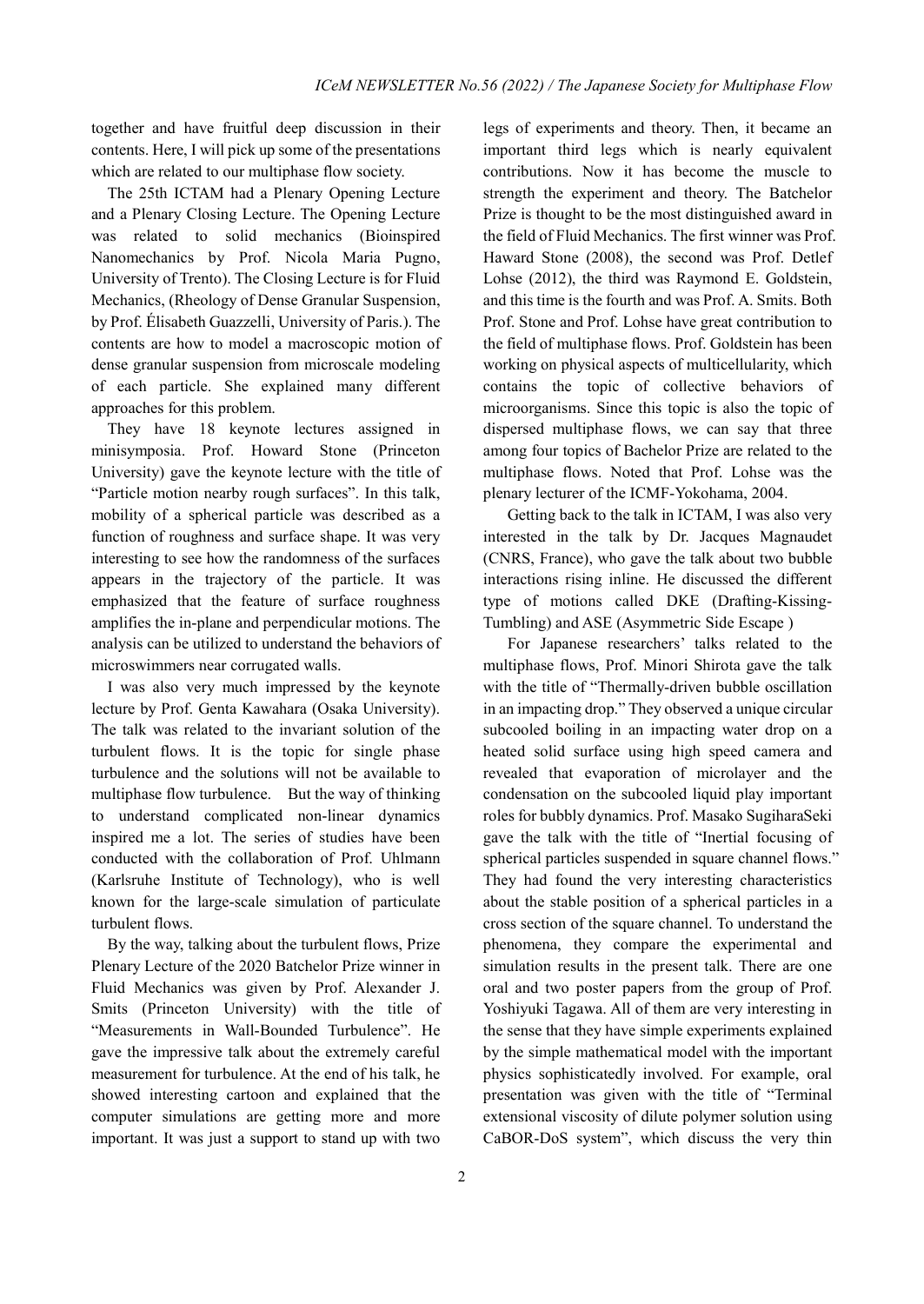liquid thread becoming unstable due to the effect of surface tension and forms a beads-on-a-string and pinch-off.

At last, I would like to mention what was good with the present fully virtual events. The presentation was given in two ways, which is worth for explaining. The plenary and keynote lectures were given with realtime online style. For other regular oral presentations, pre-recorded video was played for 5 minutes. Fig.1 shows the snapshot of the pre-recorded video of my presentation. The speakers were expected to attend the session while the presentation videos were shown. After watching the video, the audience can give the questions to the speaker and they are supposed to answer them. In addition to this presentation, the speakers need to prepare the long version video as supplementally materials, which audience can watch any time they would like to watch. This system works very fine for the audience who would like to know more details of the study, although the speakers spend more time for the preparation of two movies (5 minutes short version and 15 minutes long version). It should be also noted that all the presentations were recorded, and we could watch them repeatedly until the end of December 2021; 4 months after the congress. This is a great benefit of the fully virtual congress.

The next ICTAM will be held in Daegu, South Korea, in 2024. It will be the special event to celebrate the 100 years anniversary of ICTAM. I look forward to seeing many of you there.



Fig. 1 snapshot of pre-recorded video for my presentation

Author's information Shu TAKAGI Professor, The University of Tokyo, Congress Committee Member of IUTAM, E-mail: takagi@mech.t.u-tokyo.ac.jp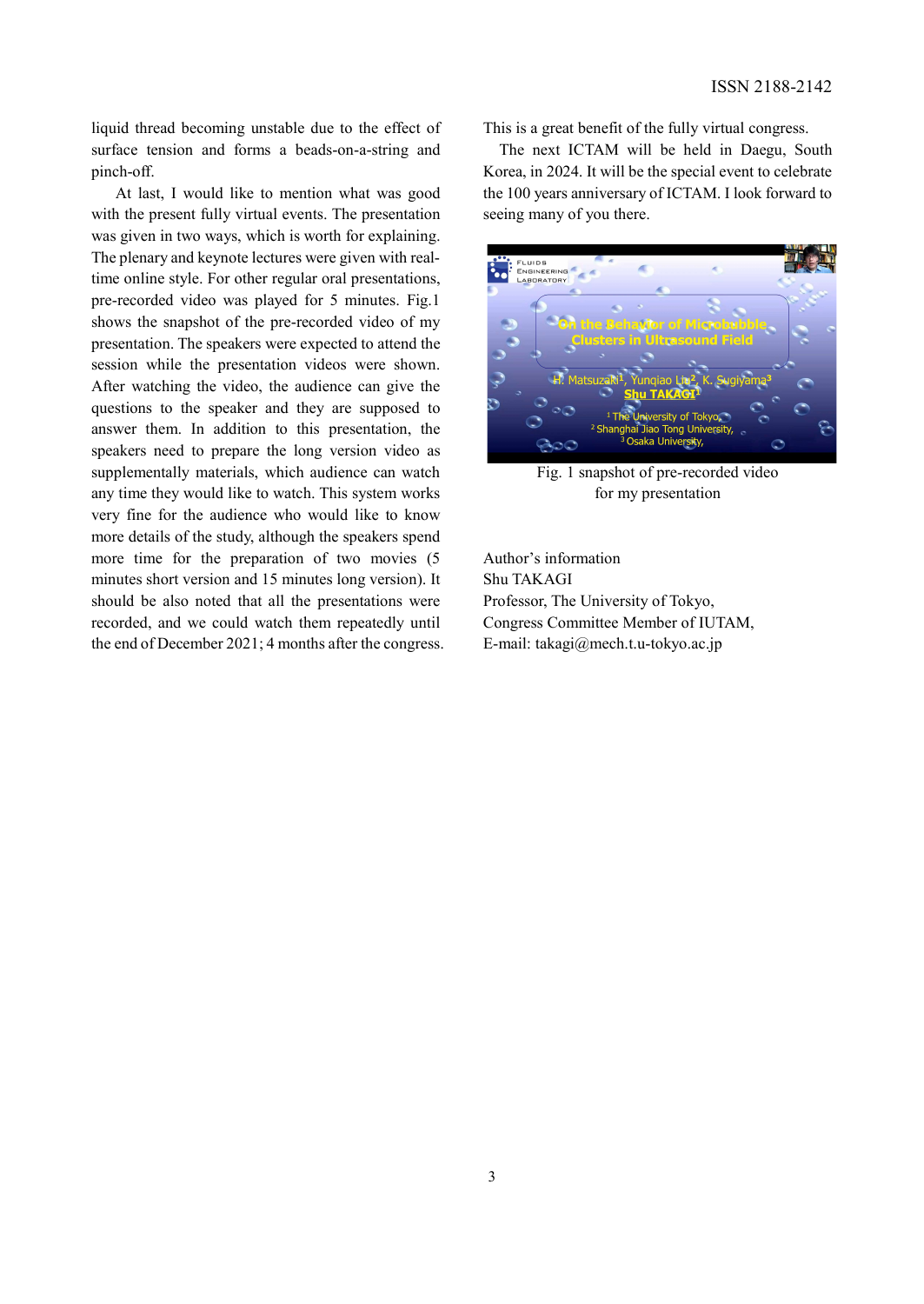#### Future Meetings

Following list includes conference name, place, date and contact information.

#### 19th Internatinal Meeting on Nuclear Reactor Thremal Hydraulics (NURETH-19)

Brussels, Belgium, March 6 – 11, 2022 Chair: H.A. Abderrahim (SCK, CEN), J-P, Chabard (EDF), X. Sun (University of Michigan) https://www.ans.org/meetings/view-334/

# The 7th International Conference on Jets, Wakes and Separated Flows 2022

Full-Online, March 15 - 17, 2022 Chair: K. Kimura (Nihon University) http://www.mech.cst.nihon-u.ac.jp/ICJWSF2022/

# The 32th International Symposium on Transport Phenomena (ISTP32)

Tianjin, China, March 19-21, 2022 Chair: Y. Utaka (Tianjin University) https://istp32.scimeeting.cn/en/web/index/

# 7th Thermal and Fluids Engineering Conference (Hybrid)

Online virtual and in person, Las Vegas, USA, May 16 - 18, 2022 Char: D. W. Pepper (University of Nevada) http://www.astfe.org/tfec2022/

# The 12th Japan-U.S. Seminar on Two-Phase Flow Dynamics

Michigan, USA, May 8 - 11, 2022 Chair: S. Ceccio (University of Michigan) https://usjapanseminar.engin.umich.edu/

#### 7th Thermal and Fluids Engineering Conference (TFEC 2022)

Las Vegas, NV, United States, May 16-18, 2022 Chair: Darrell W. Pepper (UUniversity of Nevada), Nesrin Ozalp (Purdue University Northwest) Partially online virtual and in person at University of Nevada

https://www.astfe.org/tfec2022/

13th International Conference on Thermal

# Engineering: Theory and Applications Baku, Azerbaijan, May 22 - 24, 2022 Chair: Y. Abdullayev (Baku Engineering University), M.Z. Saghir (Ryerson University) https://www.ictea.ca/

# 10th International Conference on Conveying and Handling of Particulate Solids(CHoPS2022)

Salerno, Italy, July 5 - 9, 2022 Chair: M. Poletto and D. Barletta (University of Salerno) https://www.chops2022.it/

# 20th International Symposium on Applications of Laser and Imaging Techniques to Fluid Mechanics Lisbon, Portugal, July 11 - 14, 2022

Organizing Committee: E.Longmire(University of Minnesota), Y. Murai, (Hokkaido University), M. Panão, (University of Coimbra), C. Tropea(Technical University of Darmstadt) http://www.lisbon-lasersymposium.org/lxlaser2022

#### Twelfth International Symposium on Turbulence and Shear Flow Phenomena (TSFP12)

Osaka, Japan, July 19-22, 2022 Chair: H.J. Sung, Korea Advanced Institute of Science and Technology (KAIST) https://www.tsfp12.org/index.html

#### 1st Multiphase Transportation, Conversion & Utilization of Energy

Xi'an, China, July 27 - 31, 2022 Chair: Prof. Liejin Guo (Xi'an Jiaotong University) http://www.mtcue.org/

#### The 13th Pacific Symposium on Flow Visualization and Image Processing (PSFVIP13)

Shinjuku, Tokyo, August 7 - 10, 2022 Chair:Yokono Yasuyuki(The Univesity of Tokyo),Someya Satoshi(AIST) https://psfvip13.org/index.html

29th International Conference on Nuclear Engineering (ICONE 29)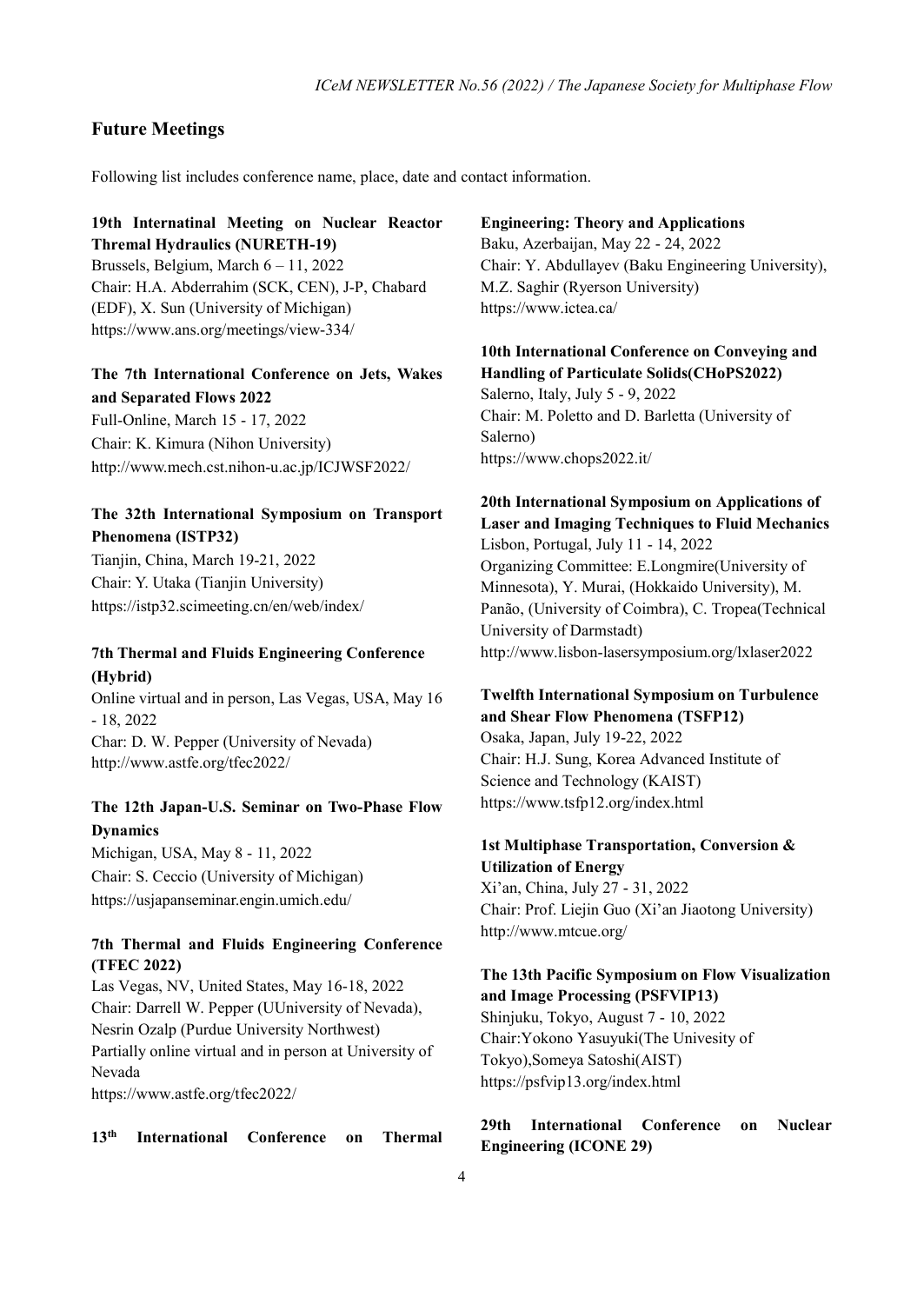ISSN 2188-2142

Shenzhen, China, August 8 - 12, 2022 http://icone29.ns.org.cn/

### 13th International Topical Meeting on Reactor Thermal-Hydraulics, Operation, and Safety (NUTHOS-13)

Taichung, Taiwan, September 4 - 9, 2022 Chair: M. Lee (National Tsing Hua University) https://www.ans.org/meetings/view-348/

#### World Congress of Particle Technology

Madrid, Spain, September 18 - 22, 2022 Congress Chair: Carlos Negro (University Complutense of Madrid) https://wcpt9.org/

# 12th Japan-Korea Symposium on Nuclear Thermal Hydraulics and Safety (NTHAS12)

Miyazaki, Japan, October 30 - November 2, 2022 General Chairs: Prof. Yutaka Abe (Univ. Tsukuba), Prof. Jae Jun Jeong (PNU) https://www.nthas12.org/index.html

# 16th International Conference on Fluid Control,

Measurements, and Visualization (FLCOME 2022) Beijing, China, 2022 Chair: J. Wang (Beihang University) http://ltlx.buaa.edu.cn/FLUCOME2021/Home.htm

---------- 2023 and beyond, not yet determined ---------

#### The 11th International Conference on Multiphase Flow (ICMF 2023)

Kobe, Japan, April 2 - 7, 2023 Chair: Y. Murai (Hokkaido University) http://www.jsmf.gr.jp/icmf2022/

ASME - JSME - KSME Joint Fluids Engineering Conference 2023 Osaka, Japan, June 9 - 13, 2023

#### 26th International Conference on Chemical Thermodynamics (ICCT-2023)

Osaka, Japan, July 30 - August 4, 2023 Chair: K. Saito (Osaka Univ.) https://www.chem.sci.osakau.ac.jp/lab/micro/ICCT2023/pg80.html

# The 8th International Conference on Micro and Nano Flows (MNF2023)

London, The United Kingdom, 21-23, August, 2023 Chair: T. G. Karayiannis (Brunel University London) https://www.micronanoflows.com/mnf2023

# European Conference on Thermophysical Properties (ECTP 2023)

Venice, Italy, 2023 Chair: A. Muscio (AIPT / Univ. Modena e Reggio Emilia) http://www.ectp2020.eu/

#### Particle growth in turbulence

Stockholm, Sweden, Postponed Chair: A. Brandenburg (Nordita) Chair: B. Mehlig (University of Gothenburg) https://www.nordita.org/events/particles2020/

# 14th International Symposium on Ultrasonic Doppler Methods for Fluid Mechanics and Fluid Engineering

Kobe, Japan, October, 23-25, 2023 https://www.isud-conference.org/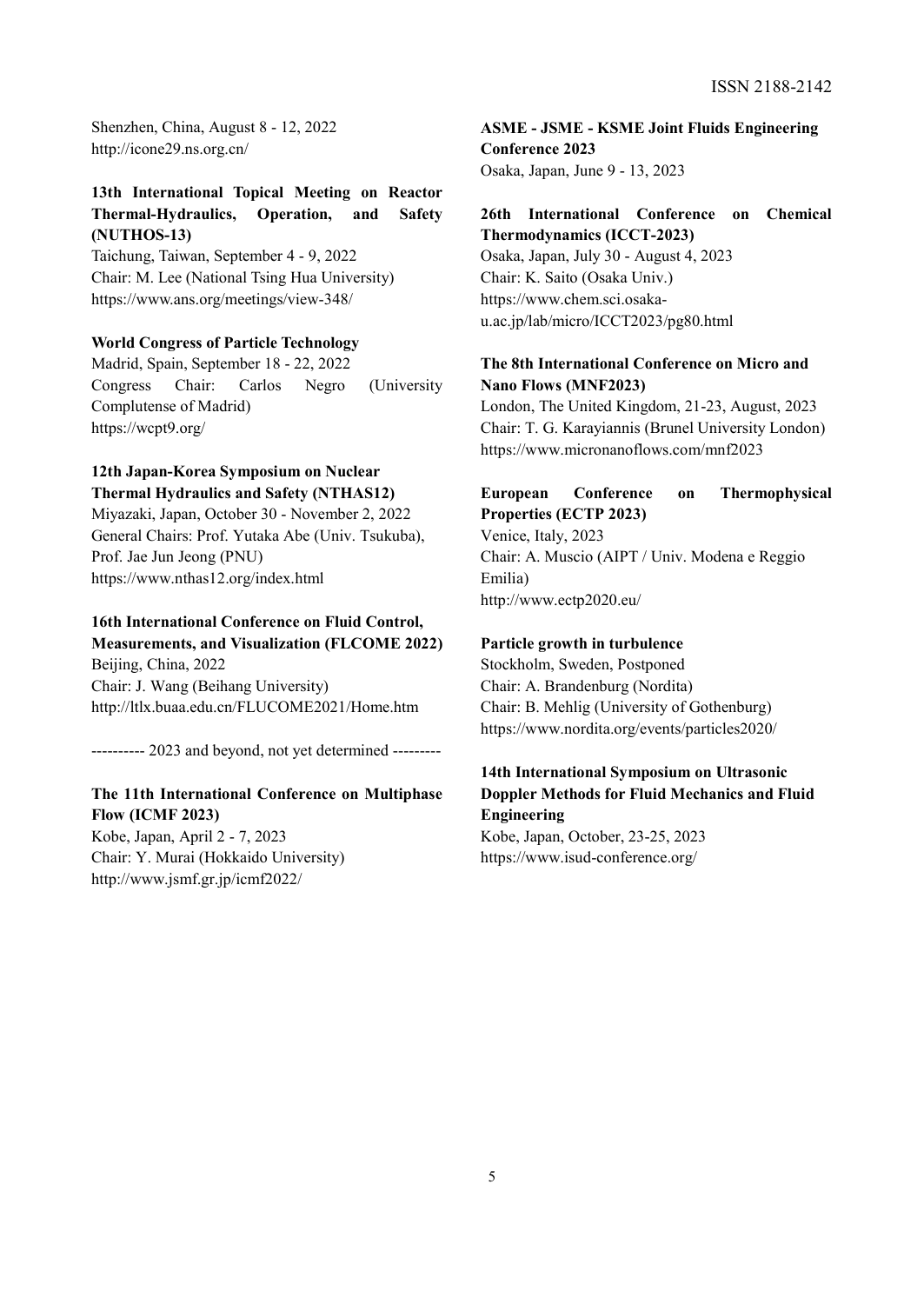|                                   | <b>Executive Division of The Japanese Society for Multiphase Flow (2021)</b> |
|-----------------------------------|------------------------------------------------------------------------------|
| President                         | H. Soyama (Tohoku University)                                                |
| Vice Presidents                   | S. Takagi (The University of Tokyo)                                          |
|                                   | T. Ishii (JFE Techno-Research Corporation)                                   |
|                                   | Y. Murai (Hokkaido University)                                               |
| Chair of Informatics Division     |                                                                              |
|                                   | H. Takahira (Osaka Prefecture University)                                    |
| Chair of Planning Division        |                                                                              |
|                                   | T. Wakimoto (Osaka City University)                                          |
|                                   | Chair of International Intercourse Division                                  |
|                                   | Y. Murai (Hokkaido University)                                               |
| Chair of General Affairs Division |                                                                              |
|                                   | Y. Iga (Tohoku University)                                                   |
| Executive Office of JSMF          |                                                                              |
|                                   | Academic Publication & Printings Co.                                         |
|                                   | 2-14-9 Kasugadenaka, Konohana-ku, Osaka, 554-0022, JAPAN                     |
|                                   | Tel: $+81-6-6466-1588$ Fax: $+81-6-6463-2522$                                |
|                                   | E-mail: office@jsmf.gr.jp                                                    |
|                                   | URL: http://www.jsmf.gr.jp/                                                  |